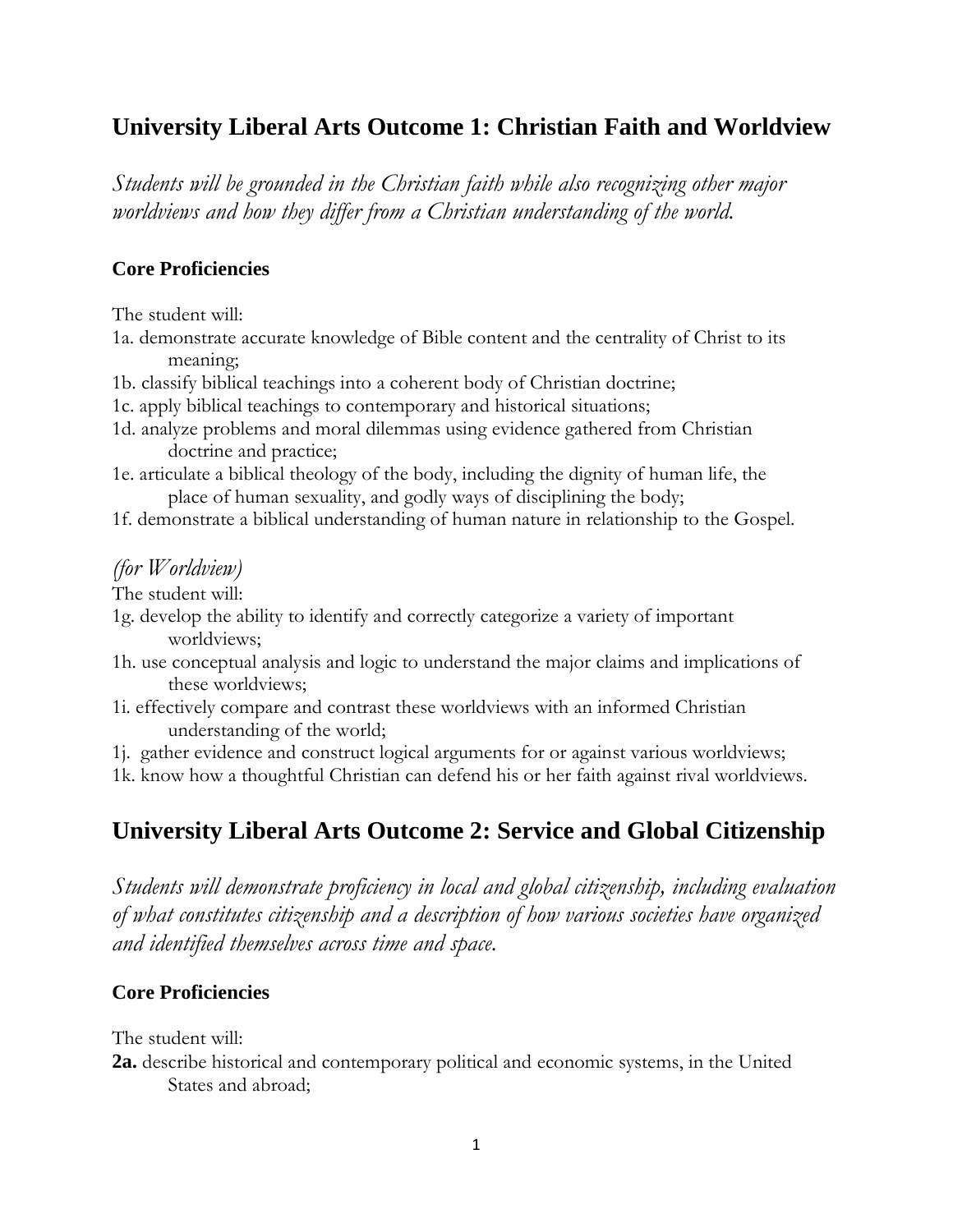- **2b.** identify and describe social and cultural constructs of different peoples around the world, both past and present;
- **2c.** demonstrate stewardship by identifying a political, economic, humanitarian, environmental, bio-ethical or public health challenge in a particular geographical area or across countries and cultures; describe the challenge based upon evidence compiled through research; and articulate a position, solution or action plan to address that challenge;
- **2d.** Apply cultural understanding and demonstrate civic participation domestically or abroad in public affairs, the community, or in a service-learning project, and use either a spoken or written narrative to identify personal faith-based insights and values gained.

## **University Liberal Arts Outcome 3: Integrated Disciplinary Knowledge**

*Students will consolidate learning from different core fields to discover and explore concepts and questions that bridge these areas of learning. Core fields of study include the natural sciences, mathematics, social sciences, humanities, history, languages, theology, health and human performance, and the visual and performing arts.*

### **Core Proficiencies**

The student will:

- **3a.** study the human condition through the humanities, social sciences and natural sciences;
- **3b.** use discipline-specific methods of inquiry and debate;
- **3c.** identify and describe sound knowledge of human health and wellness (mental, physical and spiritual) that includes service to others;
- **3d.** articulate an understanding of the aesthetic qualities in human creative endeavors and in God's creation.

## **University Liberal Arts Outcome 4: Critical Thinking/Creative Problem Solving**

*Students will think rationally, critically, and creatively to research and analyze a problem, and to propose potential solutions.*

### **Core Proficiencies**

The student will: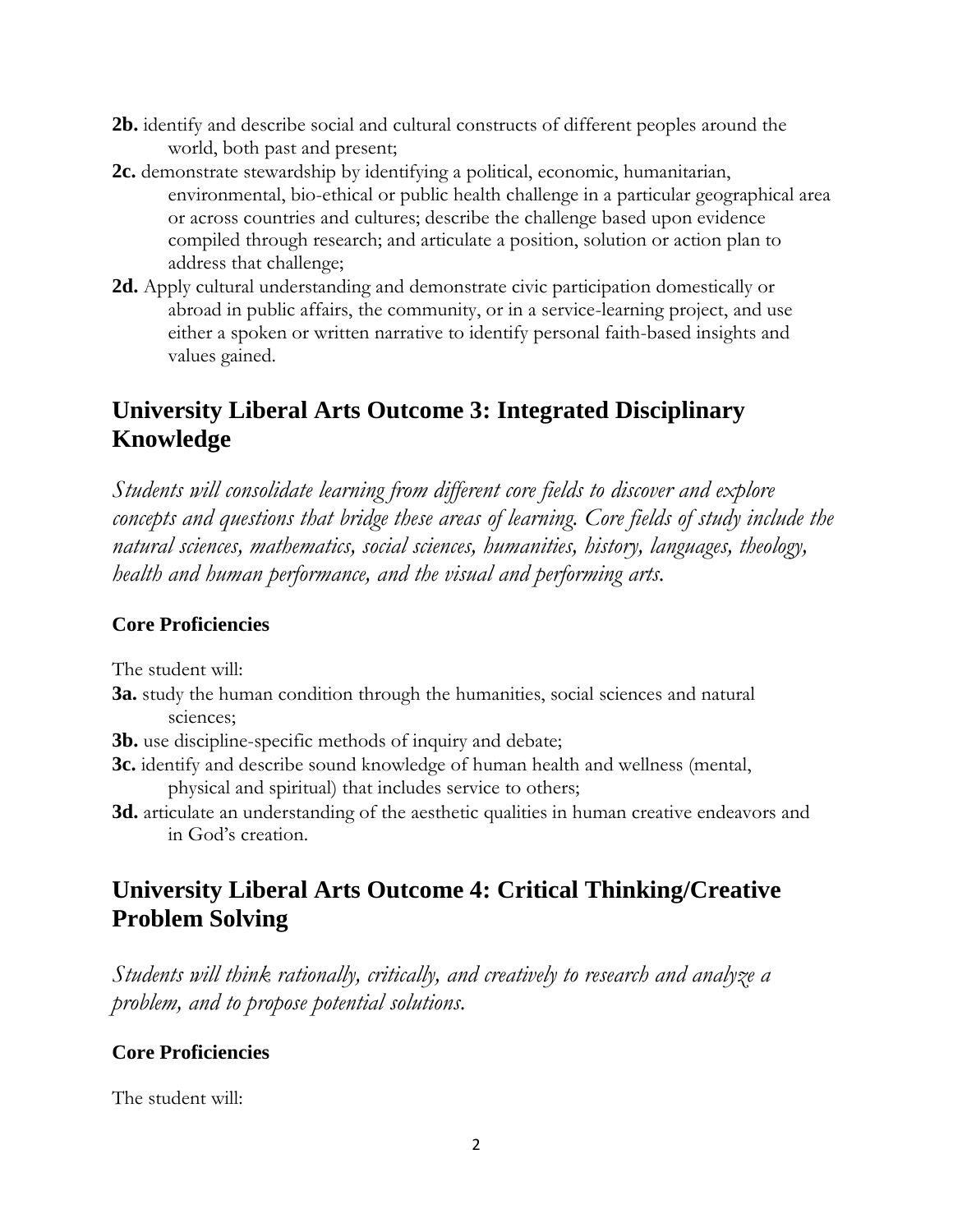**4a.** identify and frame a problem or question in selected academic disciplines;

- **4b.** distinguish among ideas, concepts, theories or practical approaches to the problem or question;
- **4c.** describe ethical considerations present in a problem or issue and show how Christian principles or worldview help to inform solutions and decision making;

**4d.** demonstrate creativity in evaluating and analyzing problems relevant to society; **4e.** use technological and scientific tools critical for success in the workplace.

# **University Liberal Arts Outcome 5: Communicative Fluency**

### *Students will communicate effectively*.

#### **Core Proficiencies**

The student will:

- **5a.** develop and present cogent, coherent, and accurate writing for general and specialized audiences;
- **5b.** communicate effectively to general and specialized audiences by listening actively and responding constructively;
- **5c.** prepare and deliver structured oral presentations;
- **5d.** negotiate an action plan for a practical task and communicate the results of the negotiation effectively and accurately, both orally and in writing;
- **5e.** describe, both orally and in writing, how existing knowledge or practice is advanced, tested and revised in each core field studied.

### **University Liberal Arts Outcome 6: Analytical Fluency**

*Students will develop, use and interpret meaningful patterns in data, whether in the form of natural language texts/speech, qualitative information or quantitative data or formulae.*

### **Core Proficiencies**

The student will:

- **6a.** accurately carry out qualitative and quantitative analysis appropriate to specific academic disciplines;
- **6b.** explain how both calculations and symbolic operations are used in the arts, humanities, social sciences, natural sciences, computational sciences, and mathematics;

**6c.** effectively utilize qualitative and quantitative information;

**6d.** analyze, identify, and interpret meaningful patterns either in qualitative, conceptual,